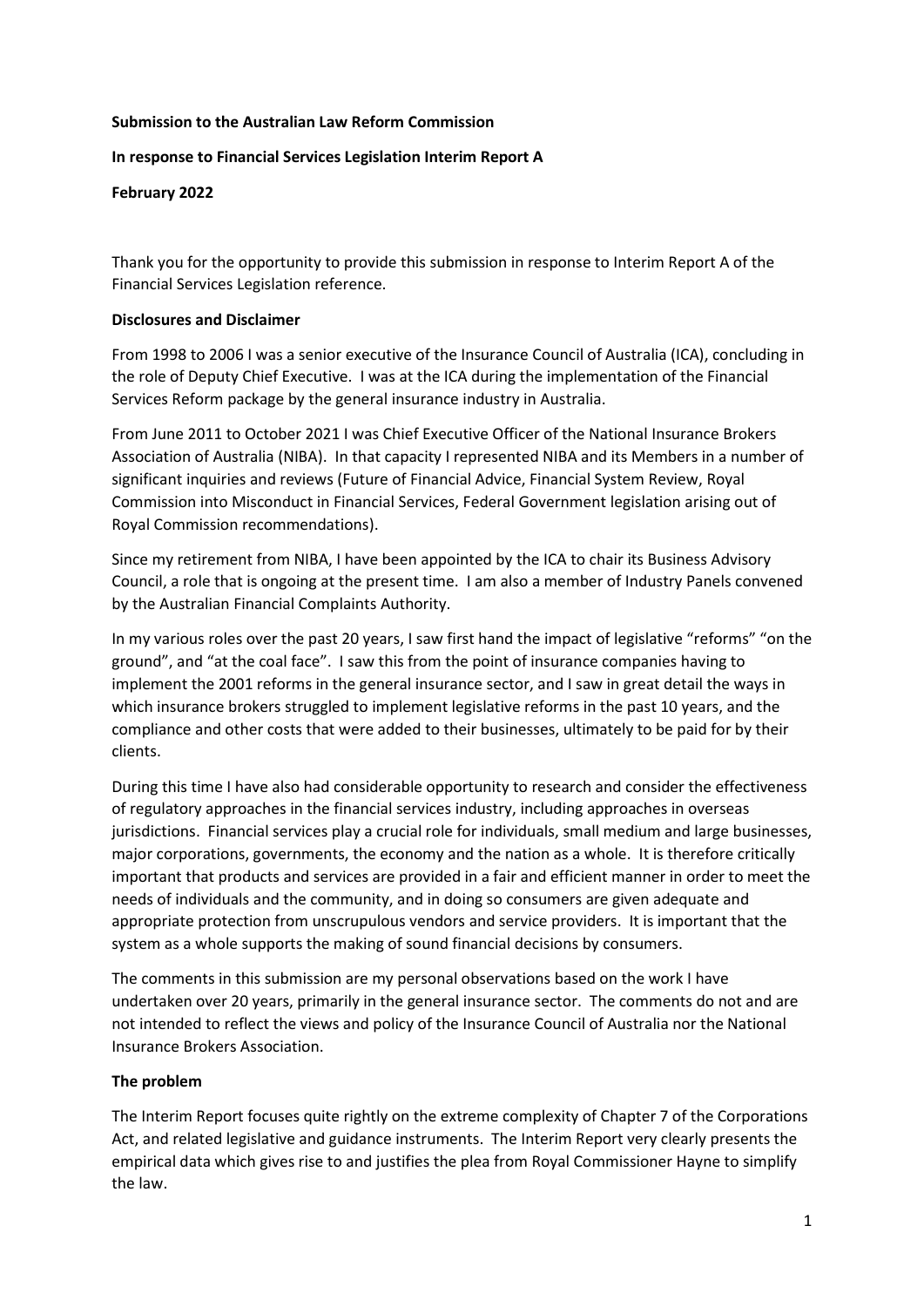That is not the only problem.

During the Global Financial Crisis no major Australian financial institution failed – a credit to the prudential regulatory approach of the Australian Prudential Regulation Authority, developed and refined after the failure of HIH insurance company in 2001.

However, during the Global Financial Crisis, thousands of Australians lost billions of dollars in investments, superannuation and other financial products despite Australia having one of the more sophisticated financial services regulatory structures in the world.

Further, the Royal Commission into Misconduct in Financial Services revealed misconduct among major financial institutions and other sectors of the financial services industry on an almost industrial scale. The extent of the misconduct was confirmed very recently by ASIC, when it announced that as at 31 December 2021 six of Australia's largest banking and financial services institutions had paid or offered a total of \$3.1 billion in compensation to customers who had suffered loss or detriment because of misconduct or non-compliant advice (ASIC media release 22- 020MR, 14 February 2022).

These losses, and this level of misconduct, has to raise the question of the true effectiveness of the regulatory framework in the financial services sector. This is the real problem that the ALRC needs to consider, and I believe should address under the current reference. Legislative complexity is certainly a part of the problem, but the core issues are more fundamental in my opinion.

# Core objectives

The core objectives of a sound regulatory framework for the financial services industry have been set out in the Interim Report, and in the corporate plans and strategy statements from ASIC.

I believe these goals and objectives are entirely appropriate and proper for Australia and Australians.

My challenge to the ALRC is to seriously consider **how best** these goals and objectives can and should be achieved. In that regard, the reference to the ALRC could not have come at a more important time.

The current approach to the regulation of financial services involves complexity, confusion, very significant compliance and legal overheads, and processes and procedures that have been shown to not work in practice. My concern is that taking some steps to simplify some of the definitions and concepts in the Corporations Act will ease some of the burden of complexity but will not significantly improve the regulatory framework for consumers, other financial services clients, product manufacturers and product distributors and advisers.

As such, I have no real problems with the suggested changes to the Corporations Act set out in Interim Report A. I am not sure they will make much difference to the experience of clients and consumers, or to the administrative and compliance burden carried by financial services firms.

# The wrong starting point

Looking back over the past 20 years, it has become apparent (especially in the last 5 years) that the Wallis vision of integrated financial firms providing a wide range of products and services to clients under the one roof has not come to pass. Initially major banks acquired significant wealth and advice firms, but they have now all been sold. Further, banks established or purchased or continued to operate general and life insurance companies, however these have now also been sold – the banks continue to offer these products, but only as distribution agents of other financial firms.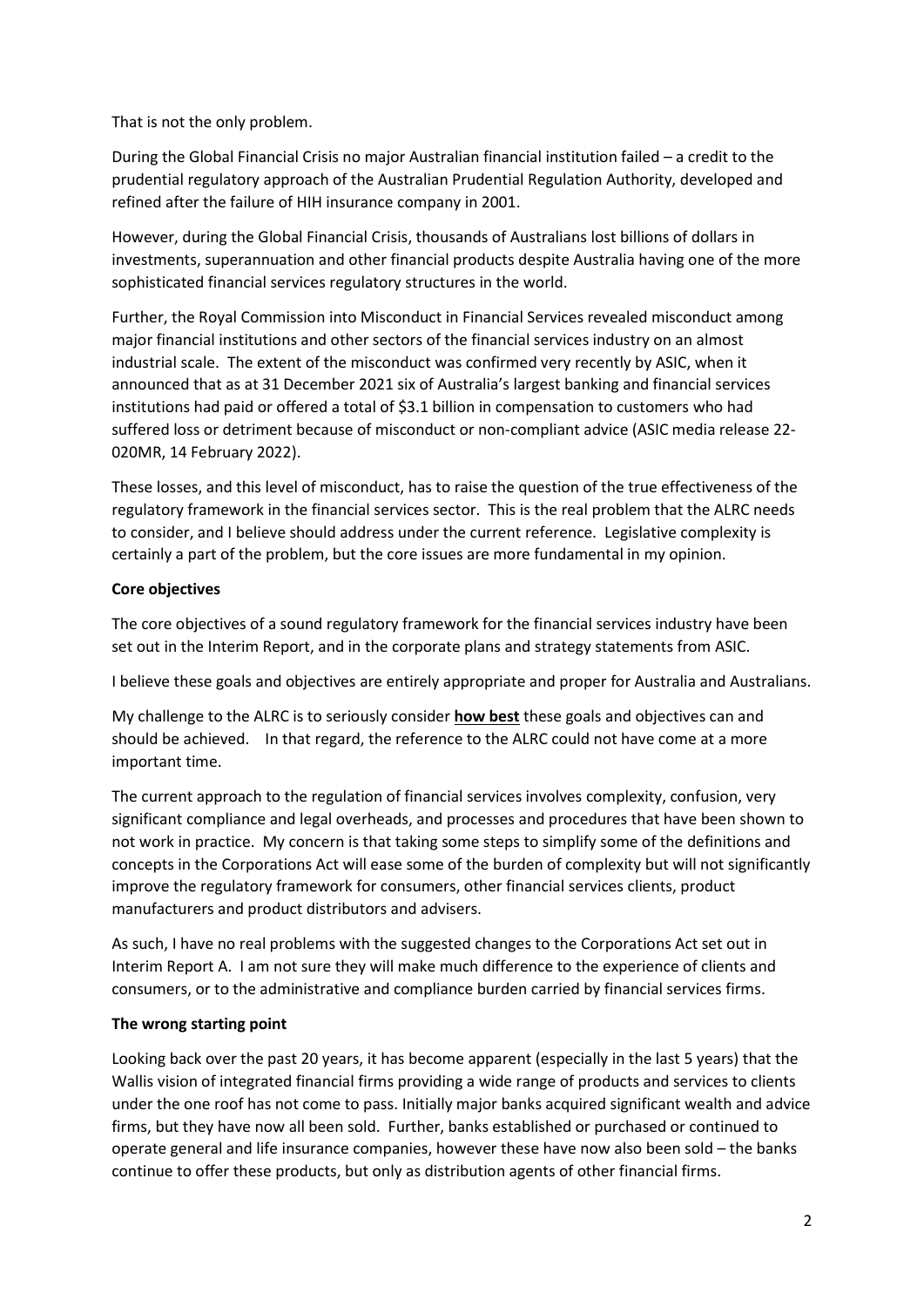Hence the initial intention of Chapter 7 of the Corporations Act – to provide a single regulatory regime across financial services in order to reflect an integrated financial services industry – is now no longer fit for purpose. Financial products and services continue to operate in their various product groups:

- Banking savings and loans
- Financial Planning and Investments with a short to medium term outlook
- Superannuation and retirement savings with long term outlooks
- Life insurance now mostly entrenched within superannuation or group life insurance arrangements
- General insurance
- Other specific areas such as the stock market and other financial markets.

The Wallis approach of trying to establish a "one size fits all" regulatory structure has not worked. Indeed, the experience of the past 20 years has shown that every time a major rule has been developed, it has been necessary to apply exemptions, qualifications and carve outs in order to recognise that the rule cannot and does not operate effectively across all product areas. This has led to the extensive complexity of exemptions, qualifications and so on now comprehensively identified by the ALRC.

Prior to the 2001 reforms the life insurance and general insurance sectors were regulated under Federal legislation that was targeted and designed to reflect the needs and circumstances of those sectors. They reflected 200 years of insurance law, as well as core legal principles designed to balance the rights and obligations of policyholders and insurers, including the doctrine of Utmost Good Faith.

One ongoing concern I encountered over the past five plus years has been the failure to investigate the impact of proposed reforms to the Corporations Act on the existing insurance law of Australia. Indeed, my understanding is that the Design and Distribution Obligations reforms were developed with little or no comparative analysis on the impact they would have on existing Insurance Contracts Act rights and obligations, or on other areas of insurance law. The net result of this process is that insurance companies, insurance brokers and others now have to meet both insurance law and corporations law obligations, and the protections offered to policyholders and third party claimants are not necessarily consistent across the two regimes. This should not have occurred.

# A timing challenge

As the ALRC has noted, the Federal Government is about to conduct the Quality of Advice Review, which is due to report to the Government by December 2022. That review will examine a number of important features of the existing regulatory regime, including the nature of personal advice, how best to protect individuals and small businesses, and what advice could or should look like. Many of these matters are discussed at length in Interim Report A.

The timing of the Quality of Advice Review overlaps with the ALRC reference. In one sense that is unfortunate.

However, I would like to suggest that (with changes to the ALRC Terms of Reference if needed) it could well be appropriate for the ALRC to take the policy recommendations of the Quality of Advice Review, and determine how best to design and develop a legal regulatory framework which would give effect to those recommendations, and which would operate in an objectively consistent, fair, and efficient manner, giving the appropriate protections to consumers and clients, and being able to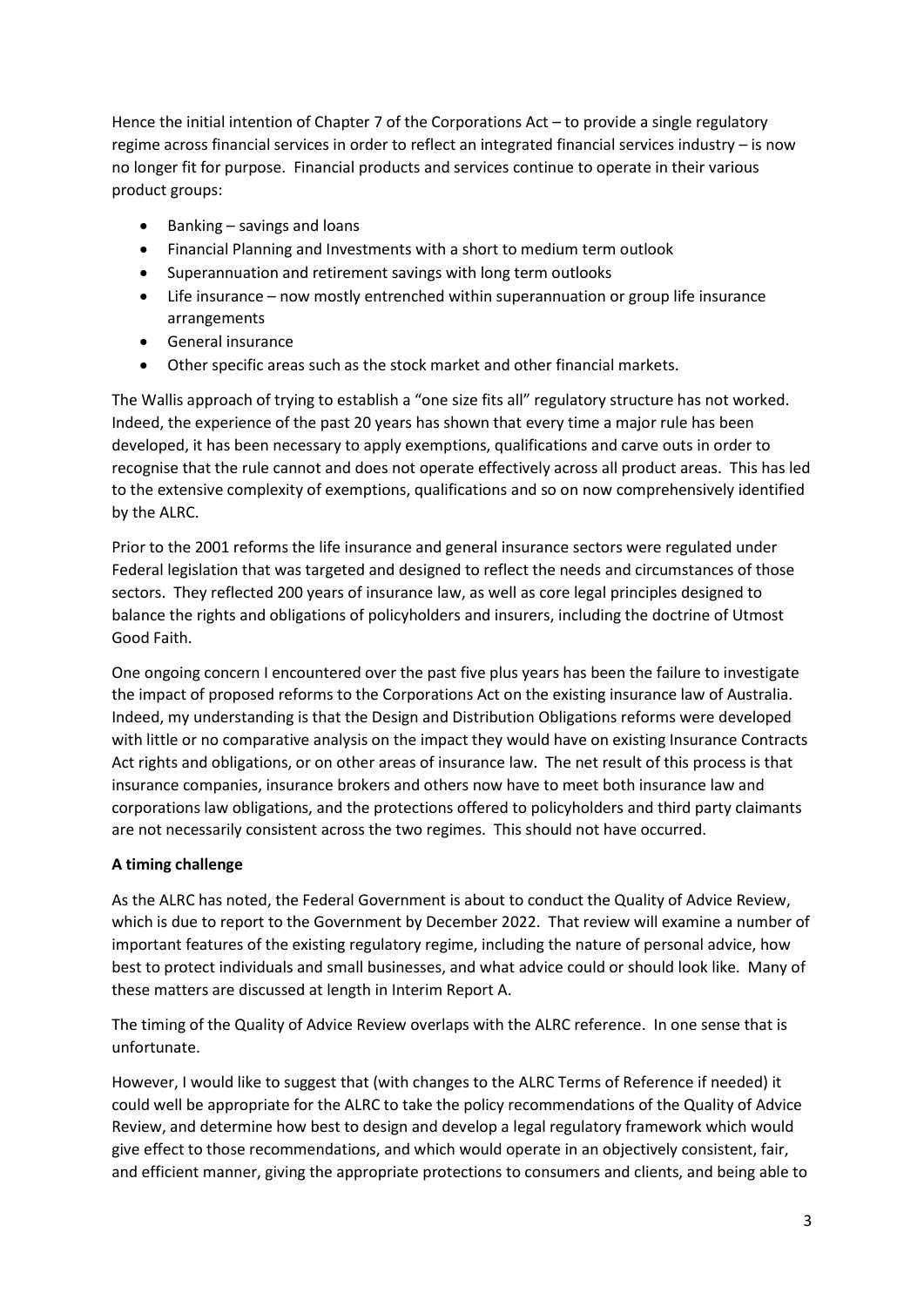be implemented in a consistent and efficient manner by financial services firms. This would hopefully achieve the "simplify the law" pleaded for by the Royal Commissioner, and would substantially improve the regulatory framework for the benefit of all concerned.

## Bite sized chunks

As noted above, financial services has not developed along the lines of an "allfinanz" or integrated financial services model in Australia, with the possible exception of the products and services offered by the Suncorp Group. Even there, my impression is that the banking and insurance arms operate relatively independently, and the Group has sold its life insurance business.

My strong recommendation to the ALRC is to examine the potential to move away from the "one size fits all" model of regulatory framework, and to develop regulatory structures and processes more appropriate for the respective areas of activity.

This can be explained as follows. Take the following products:

- A transaction banking account, with a credit/debit card
- A home loan product
- A general insurance policy for a person's home and contents, or their motor car
- A small investment portfolio with a low level of risk appetite
- An investment portfolio with a degree of risk appetite
- A retirement savings plan including superannuation
- Family protection via life insurance.

In each of these cases, the nature of the product is very different. The nature of any conversation between the provider/distributor and the client will be very different. The goals and objectives of each product are very different. The time frame during which the product will operate will most likely be very different (for a general insurance policy, the time frame is normally 12 months, for retirement savings the time frame is up to 30 – 40 years). The operation of the product is very different: investments have a degree of risk, but the expectation is that funds invested will be returned with the expected level of interest. In the case of general insurance, the premium is paid and in most cases that is the end of the matter, unless an insured event occurs, and a claim has to be assessed and paid in accordance with the terms of the policy.

It has been my observation, based on taking part in many industry discussion groups with government agencies and financial services regulators, that many regulatory proposals are developed in the context of financial planning and investment advice being provided to individuals, but are then applied more broadly without any real assessment of the relevance, impact or cost of implementation in other sectors. In many cases, the language used by those involved clearly indicates that the intent is to regulate financial planning and investment advice, but the proposals are nevertheless applied more broadly.

This has occurred regularly with general insurance broking. Under the existing corporations law, general insurance brokers are regulated as "financial advisers", as they give financial advice to their clients on risk and risk financing options. This very different to financial planning and investment advisers, who give advice on savings and investment products. Nevertheless, the two are regulated in essentially the same manner. Initiatives designed to address issues and concerns in relation to financial planning and investment advice are applied more broadly, even though those issues and concerns may not have arisen in other sectors.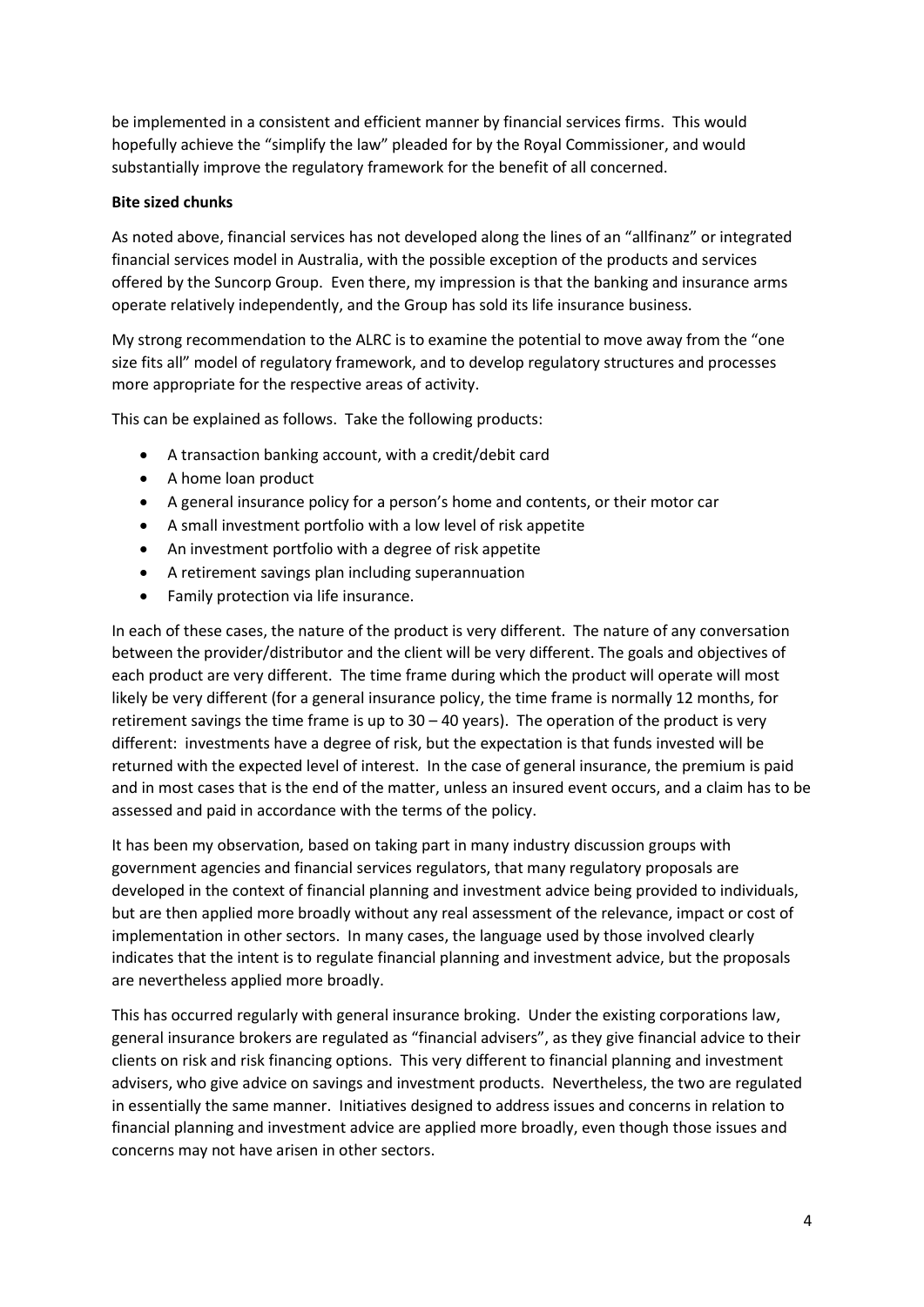I firmly believe that much complexity, and most exemptions, carve outs and qualifications, can and would be removed if the regulatory framework was broken into sector specific requirements that addressed the fundamental nature of the products and services provided in the sector, and provided tailored regulatory obligations and protections appropriate to the sector. In the context of general insurance, this would take strong account of the existing insurance law of Australia, and the rights and obligations of parties that have been developed at common law and in relevant statutes over the past 100 years.

## Disclosure does not work

One important aspect of the existing regulatory framework is the emphasis it places on disclosure, often in complex and lengthy documents – now known as Product Disclosure Statements. Additional disclosure documents have been developed, such as the Key Facts Sheet, and more recently the Target Market Determination.

In 2015 the Insurance Council of Australia commissioned a report on how consumers made decisions in relation to their general insurance needs. The project was closely informed by behavioral economics experts. The report "Too Long, Didn't Read" was a critically important contribution to how consumers make decisions – at least in relation to their general insurance policies. There was no surprise: they simply didn't read the reams of materials provided to them, and mostly didn't read important content such as the policy schedule either.

It is now generally accepted that consumer protections based on product disclosure information amounts to very little protection for consumers at all. It is crucial, therefore, that the ALRC bears this in mind when considering simplification of requirements for the disclosure of information to consumers.

# Focus on the coal face transaction

My final comment is that before making any firm recommendation for change to the regulatory framework, it is important that the proposed change be critically examined for its intended operation when a provider or their distributor speaks with a consumer, or when an adviser speaks with their client. This is the point where regulatory obligations take effect, and it must be clear that the obligation will actually achieve the policy objective for the "reform", AND that it will be cost effective for both the client/consumer and the financial services firm to implement and deliver the "reform".

I will give two anecdotes which support this comment.

In 2021 the unfair contracts terms (UCT) regime was applied to insurance contracts, despite the extensive consumer protection provisions of the Insurance Contracts Act and other provisions of insurance law in Australia, and despite the fact that insurance law is based on "utmost good faith" and not on the basis of "let the buyer beware". My understanding is that the result of this "reform" has been the withdrawal by insurers of a number of policies and product wordings which were previously regularly recommended to clients by their insurance brokers because of the positive protection they provided for their respective risks. Insurers indicated it was either too expensive to review the policies for UCT exposure, or because even after the review they were unsure of their ongoing exposure to change of policy terms and conditions under the UCT regime.

The second matter relates to the Design and Distribution Obligations reforms. My view is that these reforms work reasonably well in the context of financial planning and investment products and advice. The product manufacturer will develop products with reasonably clear levels of risk, and the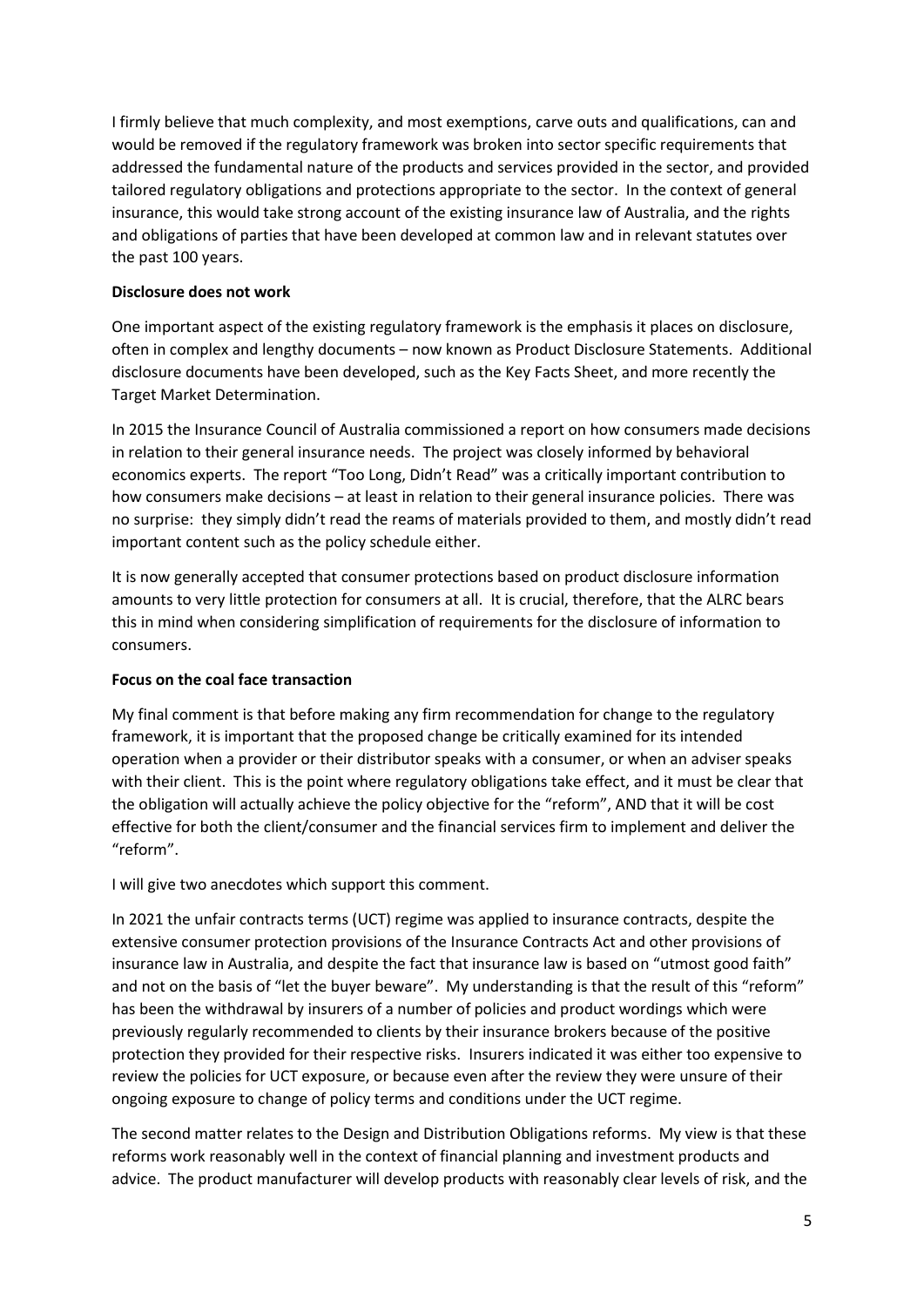target market will be investors who wish to invest in products with that level of risk profile. In relation to a general insurance policy for a motor car, a very different process occurs: the insurer invites an application for insurance cover, and in the course of making the application the consumer discloses information and makes a number of decisions about the nature and extent of cover they wish to purchase. At the same time, the insurer will be assessing the information from an underwriting point of view, and will determine whether to offer a policy, the terms and conditions attaching to the policy and the premium payable. The consumer will then decide whether to proceed with the purchase of the product. The actual product is not determined until this process is concluded. My point is this: in all the discussions in relation to Design and Distribution Obligations, I never once saw a worked example of how the proposals were intended to operate in relation to general insurance products purchased by individuals and small businesses. Therefore, I have to assume there was never any detailed analysis of the relevance and cost effectiveness of DDO in the general insurance space.

My main reservation about Interim Report A is that it involves an extensive technical legal analysis of the operation of the words in the statute, but has little or no discussion of the impact of those words when a financial services provider or their agent interacts with a consumer. This is the point where the regulatory framework must be effective (for the consumer) and efficient (for the provider).

#### Responses to ALRC Proposals and Questions

I would like to offer the following brief responses to the List of Proposals and Questions:

Question A1: I urge the ALRC to examine the impact of the legislative framework and legislative complexity on the various sectors of the financial services system, with a view to achieving greater simplicity by implementing sector specific regulation rather than continuing with a "one size fits all" approach.

Proposals A3 – A6: I support the proposals set out in the Interim Report.

Proposal A8: I strongly urge any change to financial product disclosure to be very carefully tested in practice prior to implementation, in order to ensure it is likely to be effective and will achieve better outcomes for consumers and clients. The principles of behavioral economics are crucial in this regard.

Proposals A9 and A10: I strongly support these proposals.

Proposals A13 – A15: I support the proposals in principle, however it may be preferable to defer recommendations in this area until the conclusion of the Quality of Advice Review.

Question A16: as discussed above, my strong preference is to develop sector specific regulatory structures, including for general insurance products and services, so that the regulation of the sector is relevant, appropriate and cost effective in relation to the obligations it imposes and the benefits it provides to clients and consumers.

Questions A18 and A19: I support the adoption of the six "norms" listed by the Royal Commission as core objectives to be listed in an objects clause.